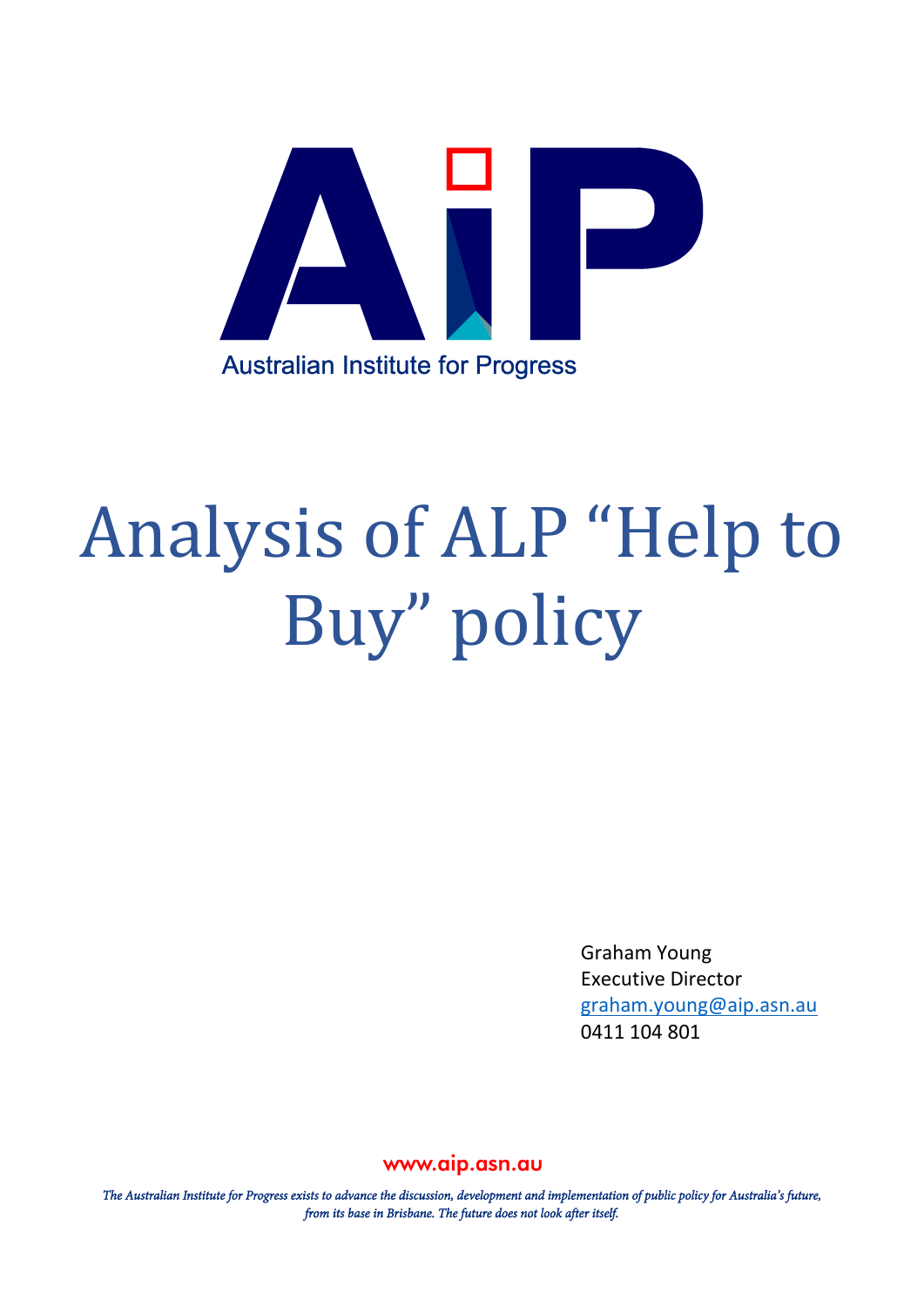## ALP's Help to Buy policy

## Summary

The ALP's "Help to Buy" policy is a "rich uncle scheme", or a variation on "the bank of mum and dad" where the federal government becomes the rich uncle to a small group of homeowners, or goes *in loco parentus* to get them into the housing market. The federal government will co-invest with a first home buyer up to 40% of the price, for new homes, and 30% of the price of an established home if they meet income caps and price caps.

There is no evidence that the ALP's policy will increase home ownership in Australia. Rather it will only change the composition of first home buyers by increasing the capacity of some purchasers to buy and service a loan, pushing up prices from where they would have been, and squeezing other purchasers out of the market.

If an Australian government wants to increase home ownership then it must increase the supply and lower the cost of developing new houses – the new housing market sets the price of established housing and this will reduce prices and increase opportunities. This requires an overhaul of our interest rate regime, as well as reform of taxes and regulations that inhibit the production of new dwellings. Most of the taxation and regulatory regime is imposed by the states, so solving the housing crisis is a complex project.

While the major barrier to entering the housing market is saving the deposit, the ALP policy is poorly targeted so that it not only reduces the deposit required but also subsidises occupancy costs. As our Housing Affordability Index demonstrates, occupancy costs are not unusually unaffordable and are close to the cost of renting. However, the time taken to save a deposit is at, or close to, record highs. So the purchasers favoured by Labor's scheme are receiving a taxpayer subsidy not just for their deposit, but also for their repayments where it is equal to around 30%-40% of the market rent of the property.

Specific problems with the policy are:

- 1. It will have marginal effect as it will only be available to 8% of first homeowners each year, and many, if not most of these, will displace others who would have been in the housing market.
- 2. Other programs offer greater leverage. The ALP program will fund approximately 10,000 first homeowners each year for four years – a total of 40,000. By contrast, the Commonwealth Government's HomeBuilder grant, instituted in June 2020, has been accessed by 80,000 applicants so far, with a total of  $137,000$  applications<sup>i</sup> – this in less than two years. The ALP program will have a greater cost than HomeBuilder. Total cost of the Labor scheme, will be \$76,525 per capita over its life, plus administrative costs, versus HomeBuilder's per capita cost of \$20,000.
- 3. It is a regressive expenditure measure which gives more money to first homeowners who are better off and can afford a more expensive house.
- 4. It is inequitable between Australians, and, for example, provides up to an \$18,000 p.a. benefit to Australians who are in the workforce in savings on their occupation costs. This compares to money spent on other welfare measures. For example, the maximum payment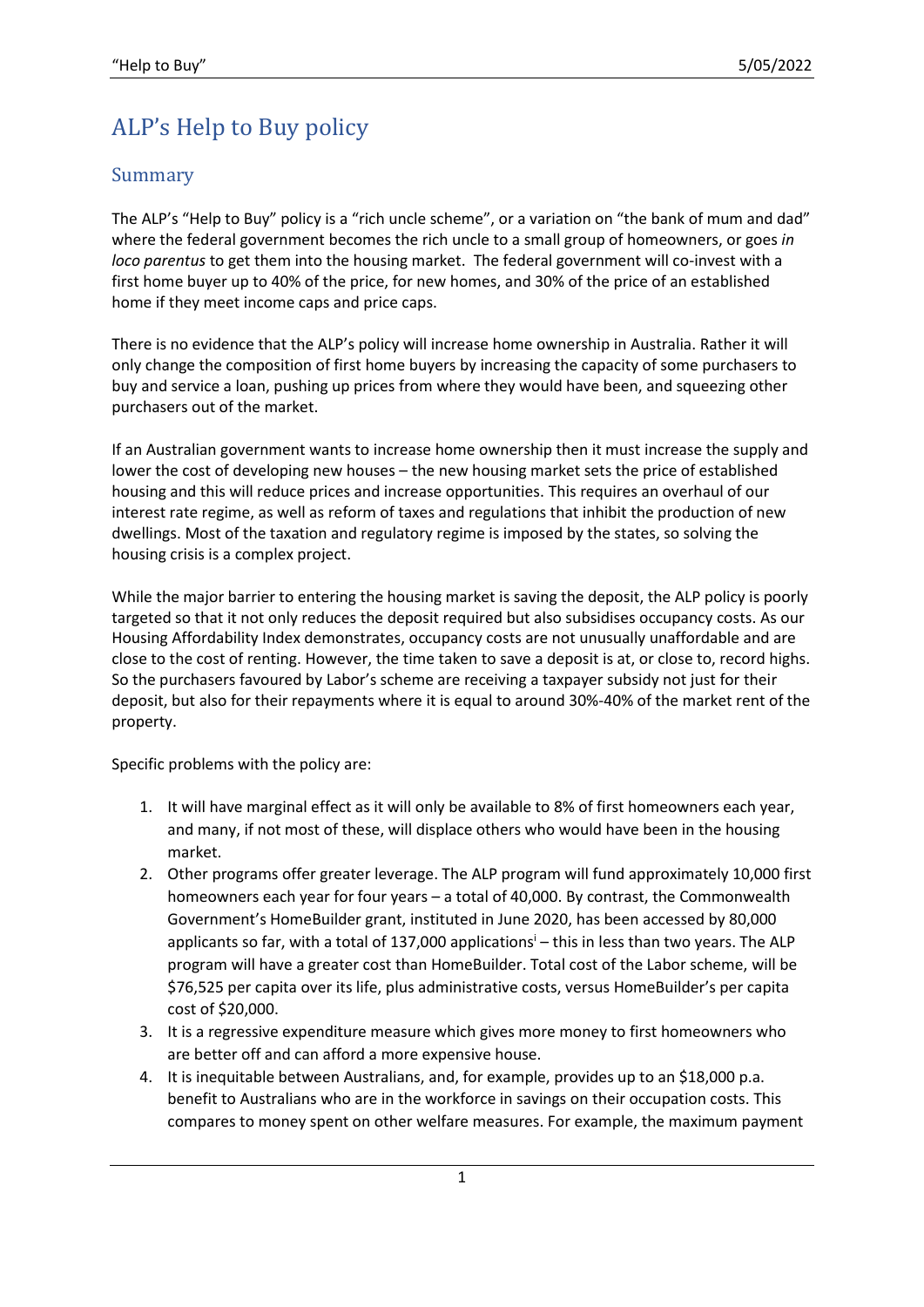under rent assistance is \$10,068 p.a.; \$25,678 pa is the pension paid to a single aged pensioner; and \$17,960 is the JobSearch allowance for a single parent with children.

- 5. It enriches some buyers at a cost to other buyers who will be squeezed out of the market because they have to service 100% of their debt while the beneficiaries of this scheme only need to service 60% to 70%, so they can afford to bid higher for the same property even though the rest of their circumstances are the same.
- 6. It would appear, given the promise that borrowers will avoid mortgage insurance, which would be mandatory on a 2% deposit, that the Commonwealth would underwrite any loss on the property in the case of sale or default. This is an unquantifiable, but real additional financial risk.
- 7. At the moment there are around 120,000 first home buyers a year, and it will assist 10,000 purchasers - just one month's demand. So it discriminates against the other 91.5% who cannot access the scheme.
- 8. Its claims are false and misleading. It does not "cut the cost of housing". The same, or higher costs, will remain. However, some of these costs and risk will be shuffled across to the taxpayer, while the recipient will receive a rent benefit paid for by the taxpayer.
- 9. It represents a transfer of tax-payer wealth to Sydney and Melbourne where government equity will be more than twice what is available to purchasers in parts of Tasmania, South Australia and Western Australia, and still significantly more than the other capitals.
- 10. It represents a financial risk to the government which will own up to 40% of an asset that is likely to decrease in price in the short term as interest rates rise. The government will then forgo income on the money invested, capitalise the interest cost (this scheme will be funded by borrowings in the absence of a budget surplus) and hope to recoup its interest and opportunity costs out of the eventual sale of the house. As it will have no control over when the sale occurs or how the asset is maintained, this compounds the risk.
- 11. The real problems with housing are that interest rates are at thousand-year lows, which contributes around 70% to current house prices, and regulatory and tax imposts contribute the other 30% by inhibiting supply. These problems need to be solved, rather than applying a band aid of *ad hoc* discriminatory measures which will increase the problem.
- 12. An alternative solution to the affordability of home deposits is to allow first home buyers to borrow from their superannuation for their deposit. As we have shown, this will give them a better investment return, and it does not involve the Commonwealth in extra risk, or discriminatory practices.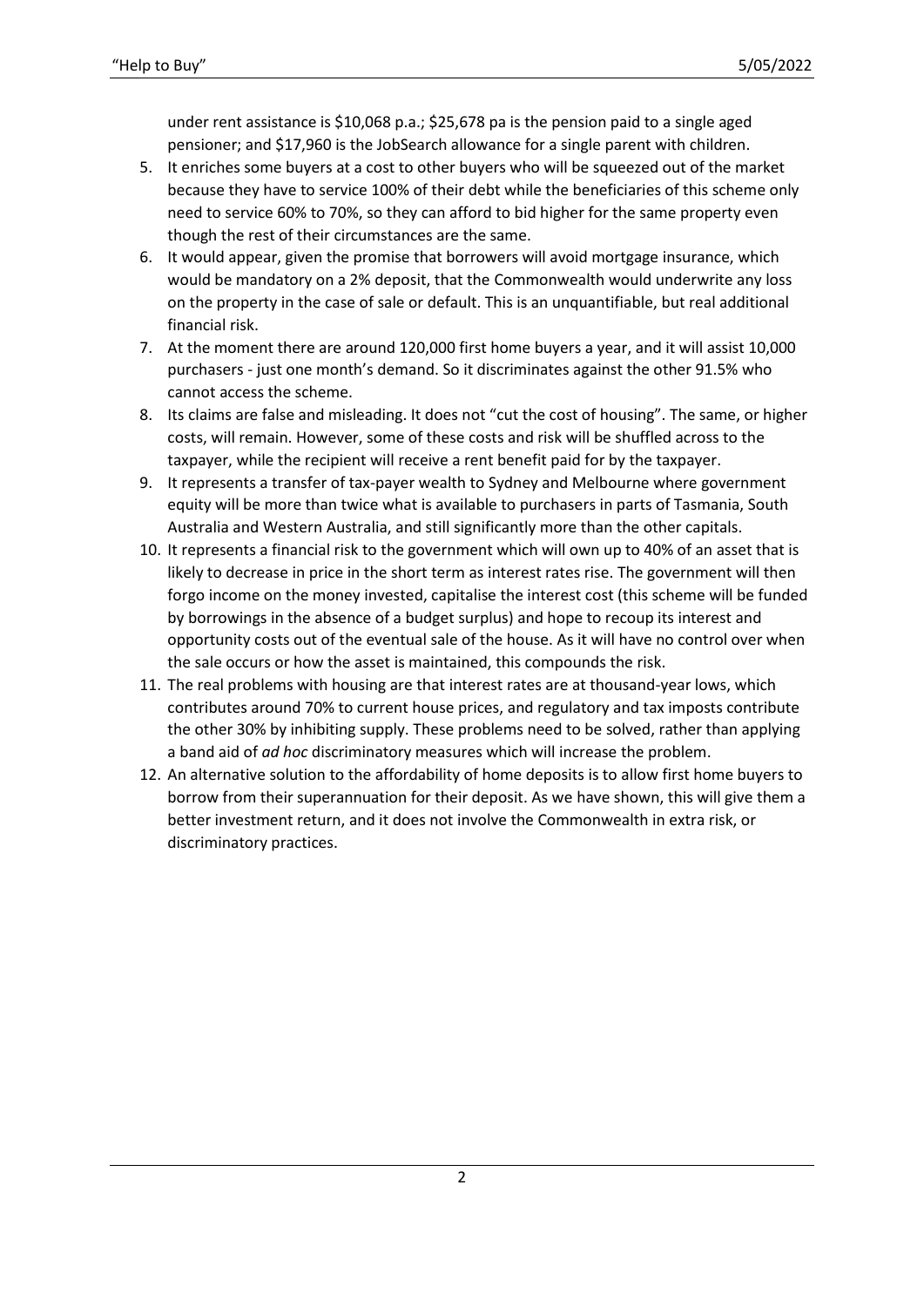## What is the "Help to Buy" scheme?

It is a "rich uncle scheme", or a variation on "the bank of mum and dad" where the federal government becomes the rich uncle to a small group of home owners, or goes *in loco parentus*. The federal government will co-invest with a first home buyer up to 40% of the price, for new homes, and 30% of the price of an established home.

The home buyer has to meet certain income and deposit criteria. They must have 2% of the gross price of the house as a deposit, and the money to pay for legals, stamp duty and any other conveyancing costs. A single person who earns \$90,000 or less per annum would be eligible as would a couple earning \$120,000 or less. The purchaser will also be responsible for maintenance and other outgoings.

Purchasers do not pay interest or rent on the government's equity and can progressively buy the government out, if they wish, and if their income exceeds the cap, they will be required to buy the government out immediately, on unspecified terms.

## What is the problem to be fixed?

Housing affordability has been an issue for a number of years, but only in terms of the deposit. Our research establishes that repayments in most capital cities are not radically higher than they were in the 90s, and show a cyclical pattern. The area where housing affordability is a problem is in the case of the deposit required to purchase a dwelling.<sup>ii</sup>

Our research also shows that the increase in dwelling prices has been significantly driven by the decline in interest rates, which accounts for around 70% of the increase. This is confirmed by RBA research.<sup>iii</sup>

Deposits are not normally a problem for owners up-grading as they already have equity in their existing dwelling, but it is a problem for first home buyers.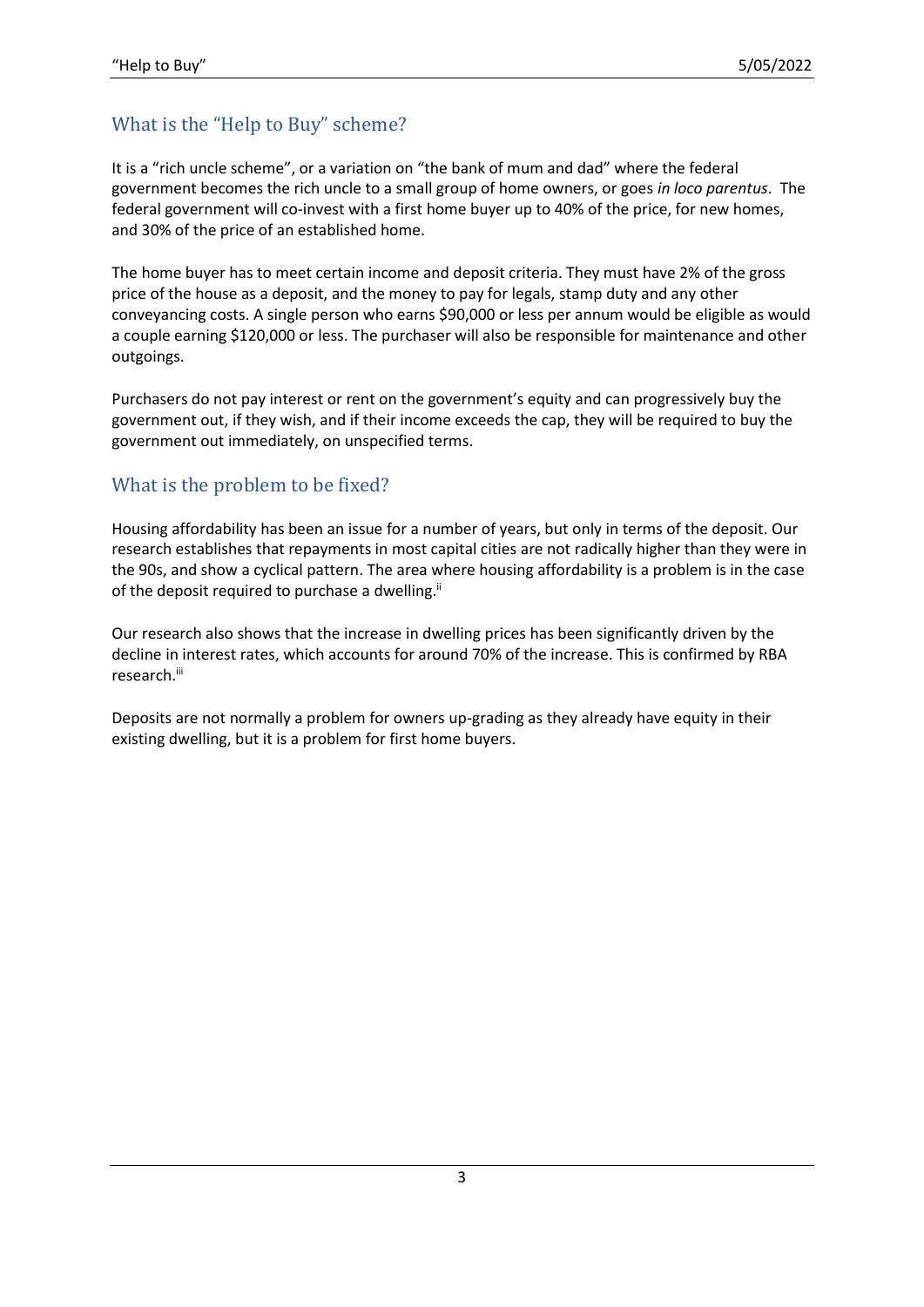## What solutions exist to the problem currently

There is a number of formal and informal solutions to this problem which work with the current structure of the housing market. There are also superior solutions which reform the structure of the market to make it more efficient.

#### *First Homeowner Schemes*

Various state governments provide first homeowner schemes which give a cash amount upfront to eligible buyers to help with the purchase of a dwelling. While some economists (eg Saul Eslakeiv) criticise these as doing nothing for affordability because they theoretically push the price of housing up by the amount of the grant, they are wrong that it doesn't increase affordability. If the lack of a deposit is the bar to owning a house, a first homeowners scheme helps to ameliorate that, and the cost to the purchaser is a marginal increase in repayments.

#### *Shared equity schemes*

Victoria<sup>v</sup> and Western Australia<sup>vi</sup> both have shared equity schemes, which are similar to the proposed Labor national scheme.

#### *HomeBuilder Grant*

The Commonwealth Government also has the HomeBuilder scheme.<sup>vii</sup> This was a measure to stimulate the building industry during COVID by making new construction more affordable which also brought first home buyers into the market. It was a fixed sum available to anyone anywhere in Australia who met the criteria, and was the same amount everywhere.

#### *Other government schemes*

Other government schemes include:

- Home Purchase Assist
- The Indigenous Home Ownership Program
- The First Home Loan Deposit Scheme
- The Family Home Guaranteeviii

#### *"Rich Uncle" or "Bank of Mum and Dad"*

Anecdotally a lot of Australian first home buyers solved the problem by borrowing from friends or relatives. This might be on the basis of paying the loan back over time; an effective, but undocumented equity stake in the property; or a straight-out gift (perhaps viewed as an early instalment of inheritance).

#### *Borrowing from own Superannuation fund*

The federal government has the First Home Super Saver Scheme whereby eligible Australians can save additional money in their superannuation account towards a deposit. This gives them some tax advantages in saving.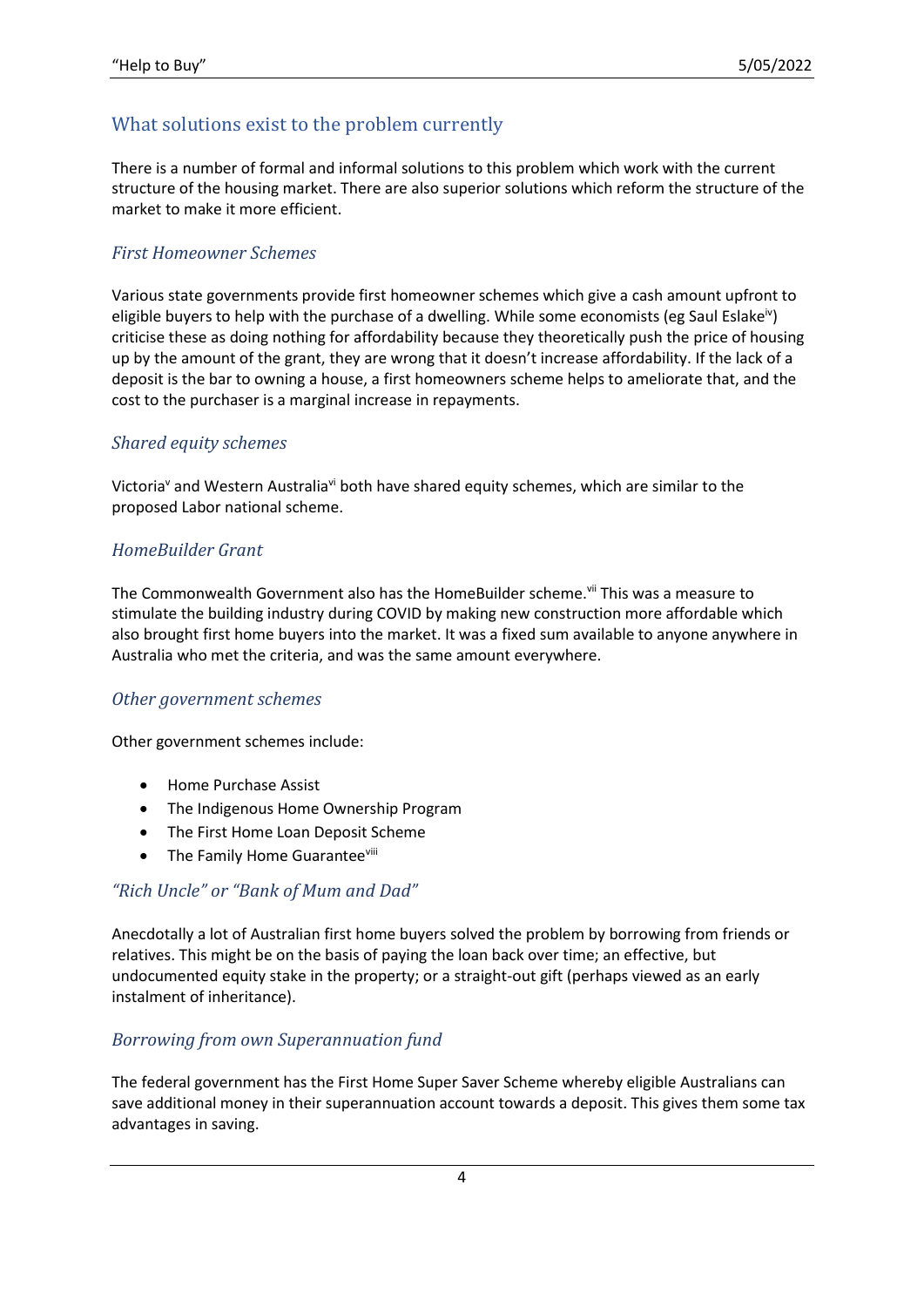We have advocated<sup>ix</sup>, based on schemes overseas, and our own financial modelling, that first home buyers should be able to borrow from their superannuation for a first home deposit.

## *Structural solutions*

While repayment affordability has stayed relatively constant over the last almost 30 years within Australia, we do have some of the highest housing prices in the world. This is as a result of structural issues – town planning restrictions on land use; attenuated approval processes; taxation of development; and ultra-low interest rates. This has resulted in deposits being relatively unaffordable compared to 30 years ago.

Any serious attempt to improve housing affordability has to address those issues over time. This will be difficult as three of the four are mostly set by state governments, and the fourth, interest rates, is set by an independent body, the RBA. The federal government has limited levers to improve housing affordability, apart from persuasion.

The RBA has just raised interest rates, and this will eventually have a cooling effect on house prices, but rates have a long way to rise to be back to any sort of historical average. Current interest rates are the lowest ever in recorded history since money first started to be lent and records kept in Babylon<sup>x</sup>.

Added to that, any increase in structural affordability will come at the cost to existing homeowners of a real decrease in housing values. This could have economic effects by inducing a negative wealth effect, as well as alienating the majority of the Australian community who are homeowners.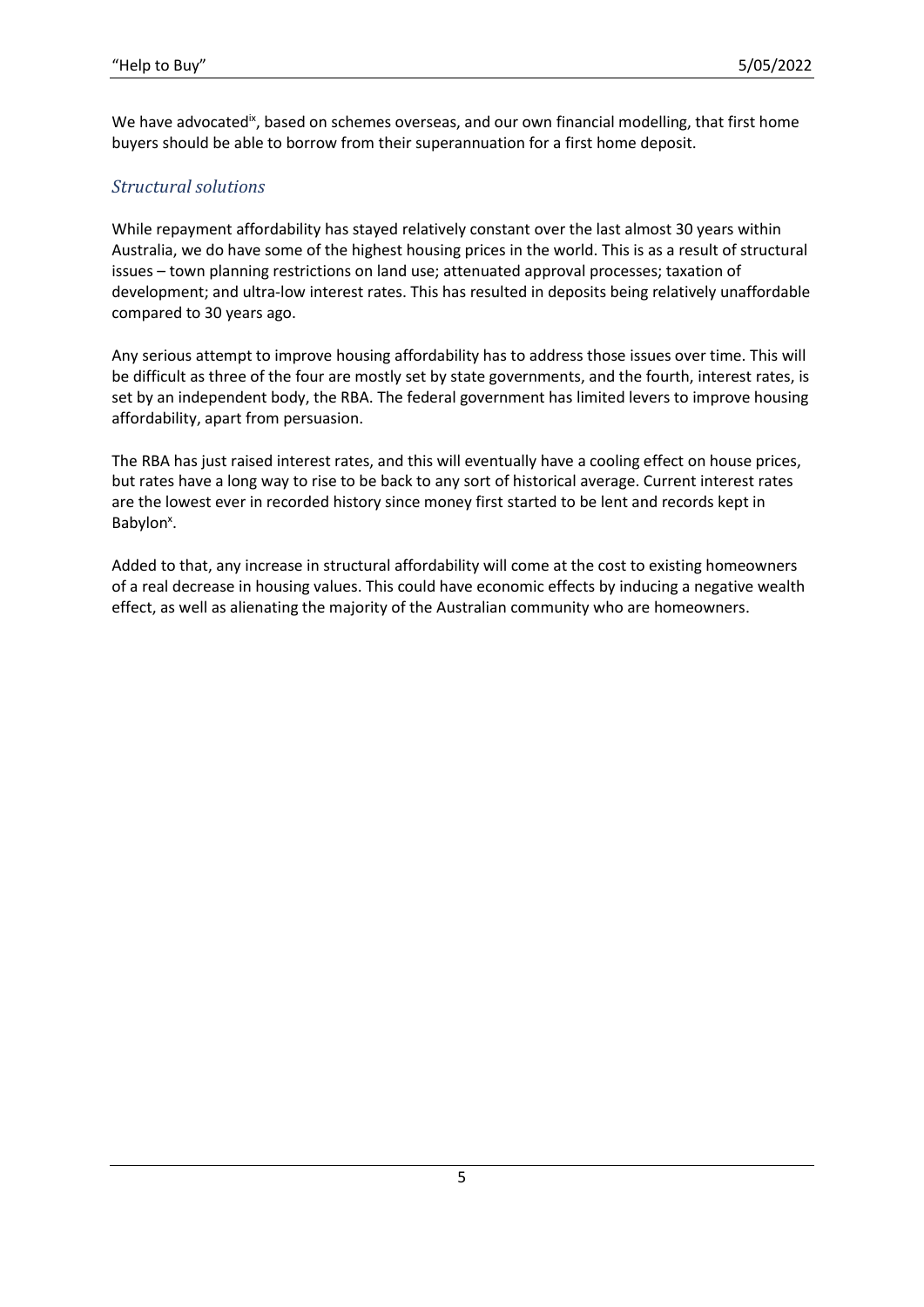## Does the ALP policy address the problem?

The straight answer is yes, but not in a significant way. The policy is political theatre  $-$  it is meant to signal that the ALP cares about housing affordability, but not to cost it too much to do so.

By helping with the deposit it will make it easier for some Australians to purchase a house, because the deposit is the issue. By providing such a generous benefit it will also push house prices up for all other first home buyers. Because only a small percentage of home buyers can access this scheme, this will mean that some other purchasers who were not quite as marginal will now become more marginal. As a result it probably won't change the number of first home buyers, just the composition of who they are.

Projections of new home buyers are difficult to quantify, but ABS figures show that in February this year there were 9,994 first home buyers<sup>xi</sup> suggesting around 120,000 per year. The ALP policy would assist only 8% of those. The effect is likely much lower as some of the 8% may well have found other ways to finance a house purchase, and as noted some other buyers will be forced out of the market because they don't quite meet the criteria.

To see how marginal the policy is, compare it to the government HomeBuilder grant which since June 2020 has provided finance for new builds or renovations to 80,000 home buyers, with a total of 137,000 applications. The eventual figure will be higher than 80,000 because the scheme has sometime to run and some of the additional 57,000 will be successful. Most of this grant went to new home buyers, many of whom were first home buyers.<sup>xii</sup>

## Is the ALP policy well-designed?

The straight answer to this is no. Apart from not making a significant contribution to overall housing affordability it is inequitable and regressive.

#### *A regressive policy*

The table below taken from the ALP online policy document "Helping More Australians into Housing"<sup>xiii</sup> shows how much is available to home buyers. The most striking aspect is that, unlike any other affordability policies of which we are aware, it proposes different amounts of assistance depending on where the purchaser lives. For a new house it ranges from \$380,000 in Sydney and NSW Regional Centres down to \$160,000 in country SA, Tasmania or WA. For existing homes the range is \$285,000 to \$120,000.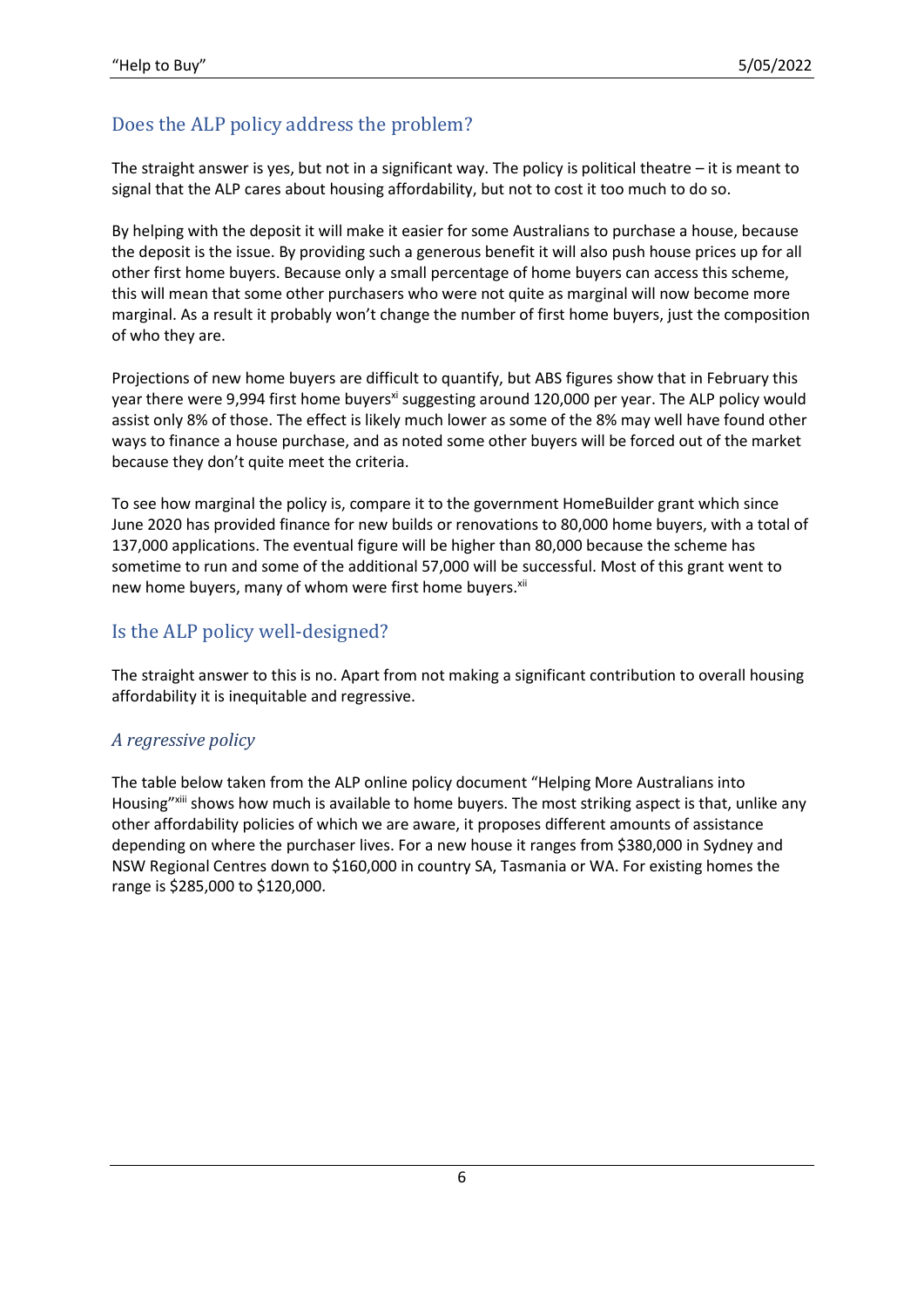| <b>ELIGIBLE REGION</b>                | <b>PROPERTY</b><br><b>PRICE</b><br><b>CAP</b> | <b>MAXIMUM</b><br><b>SAVING ON</b><br><b>NEW HOME</b><br><b>PURCHASE</b> | <b>MAXIMUM</b><br><b>SAVING ON</b><br><b>EXISTING</b><br><b>HOME</b><br><b>PURCHASE</b> |
|---------------------------------------|-----------------------------------------------|--------------------------------------------------------------------------|-----------------------------------------------------------------------------------------|
|                                       |                                               |                                                                          |                                                                                         |
| NSW - capital city & regional centres | \$950,000                                     | \$380,000                                                                | \$285,000                                                                               |
| NSW - rest of state                   | \$600,000                                     | \$240,000                                                                | \$180,000                                                                               |
| VIC - capital city & regional centre  | \$850,000                                     | \$340,000                                                                | \$255,000                                                                               |
| VIC - rest of state                   | \$550,000                                     | \$220,000                                                                | \$165,000                                                                               |
| QLD - capital city & regional centres | \$650,000                                     | \$260,000                                                                | \$195,000                                                                               |
| OLD - rest of state                   | \$500,000                                     | \$200,000                                                                | \$150,000                                                                               |
| WA - capital city                     | \$550,000                                     | \$220,000                                                                | \$165,000                                                                               |
| WA - rest of state                    | \$400,000                                     | \$160,000                                                                | \$120,000                                                                               |
| SA - capital city                     | \$550,000                                     | \$220,000                                                                | \$165,000                                                                               |
| SA - rest of state                    | \$400,000                                     | \$160,000                                                                | \$120,000                                                                               |
| TAS - capital city                    | \$550,000                                     | \$220,000                                                                | \$165,000                                                                               |
| TAS - rest of state                   | \$400,000                                     | \$160,000                                                                | \$120,000                                                                               |
| ACT                                   | \$600,000                                     | \$240,000                                                                | \$180,000                                                                               |
| NT                                    | \$550,000                                     | \$220,000                                                                | \$165,000                                                                               |

This means that the wealthiest home purchasers (as defined by those who can afford the deposit etc. for the higher priced properties) get the most benefit from the government. As the homebuyer does not have to pay rent on the government's equity they effectively receive a subsidised rent, which is higher, the higher the government equity. On top of that, assuming capital gains are constant across the nation, the purchaser will also receive a larger capital gain on sale.

To put this into context, according to the ALP document it provides up to an \$18,000 pa benefit in repayments the homeowner will not have to make, but other Australians in the same situation will. This is a significant sum compared to other government welfare outlays. For example maximum Commonwealth Rent assistance is \$10,068 per annum; JobSearch for a single person with a child is \$17,966 per annum and a single pensioner will receive \$25,678 pa.

It is also a significant sum compared to other first homeowner schemes. The first homeowner grant is a one-off sum which varies by state. In Queensland it is a total of \$15,000<sup>xiv</sup>; in NSW a relaxation transfer duty - \$38,055 on a \$950,000 house<sup>xv</sup> plus a capital amount of \$10,000 for a new house<sup>xvi</sup>; Tasmania \$30,000<sup>xvii</sup>, South Australia \$15,000<sup>xviii</sup>, Western Australia \$10,000<sup>xix</sup>

We've highlighted the difference between cities in this analysis, but the same thing will be true within cities and states. The person buying the more expensive property will receive a larger boost from the federal government and regions are discriminated against in favour of capital cities.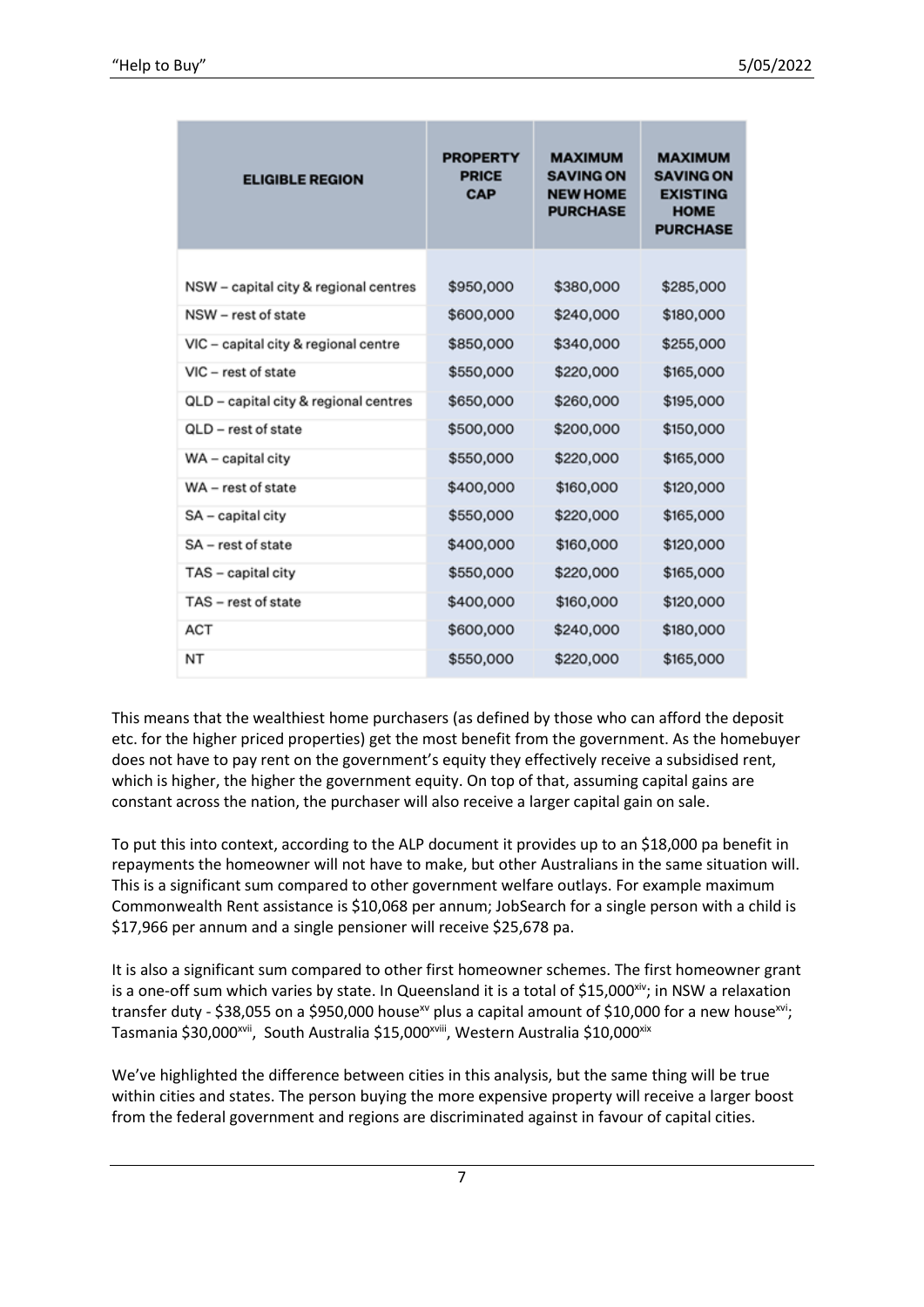## *Inequity*

It is axiomatic that government policy should treat two people in the same situation the same way. This proposal breaches that principle. This problem is related to the regressive nature of the tax which increases assistance on the basis of the size of the asset being purchased. Because average dwellings are more expensive in cities, it ties higher rates of assistance to those who live in cities, particularly Sydney and Melbourne, irrespective of their circumstances. So two people in different parts of the country become eligible for different amounts of assistance even though their incomes and needs may be exactly the same.

Consider if this were to become a general principle of welfare. That would mean different rates of welfare depending on where a recipient lived. Rather than seeing all people as equal, the policy privileges those who choose to live in certain locations and steals resources from the smaller states and non-metropolitan areas and transfers them to the large cities.

It contrasts with the way in which all other housing assistance is provided by the various governments where support is a fixed sum, available to all who meet the income and other criteria. So, for example, HomeBuilder was originally \$25,000, whether you lived in Townsville, Toowoomba, Brisbane or Sydney.

#### *Financial aspects of the scheme*

The policy says that the cost over the forward estimates (ie the next four years) is \$329 million. This was confirmed by the Opposition Housing Spokesman in an interview with Newscorp "The \$329 million is part admin costs for the scheme and part of the interest that we pay on the money we borrow to invest in the homes." He also claims this has been costed by the Parliamentary Budget Office.  $^{xx}$ 

The Parliamentary Budget Office ignores the capital cost of the program because the borrowings are matched by assets, however they have said they are \$7.3 Billion<sup>xxi</sup>. This tends to confirm that the PBO used 2% or so as the interest rate. As a result of the RBA's raising of the cash rate Commonwealth 10-year bonds are now trading at approximately 3.5% rather than the 2.078% they were trading at on March 7<sup>xxii</sup>.

If we apply a rate of 3.5% the scheme is costing the government \$516 m in interest over the forward estimates, but this is uncapped and will cost \$256 m each year after that until the owners repay the Commonwealth or sell the property. With the average tenure in an Australian dwelling being approximately 10 years<sup>xxiii</sup> and assuming no repayment of the government's equity by purchasers, this will amount to \$3.075 billion, making this a \$10.375 bn scheme, plus administration costs.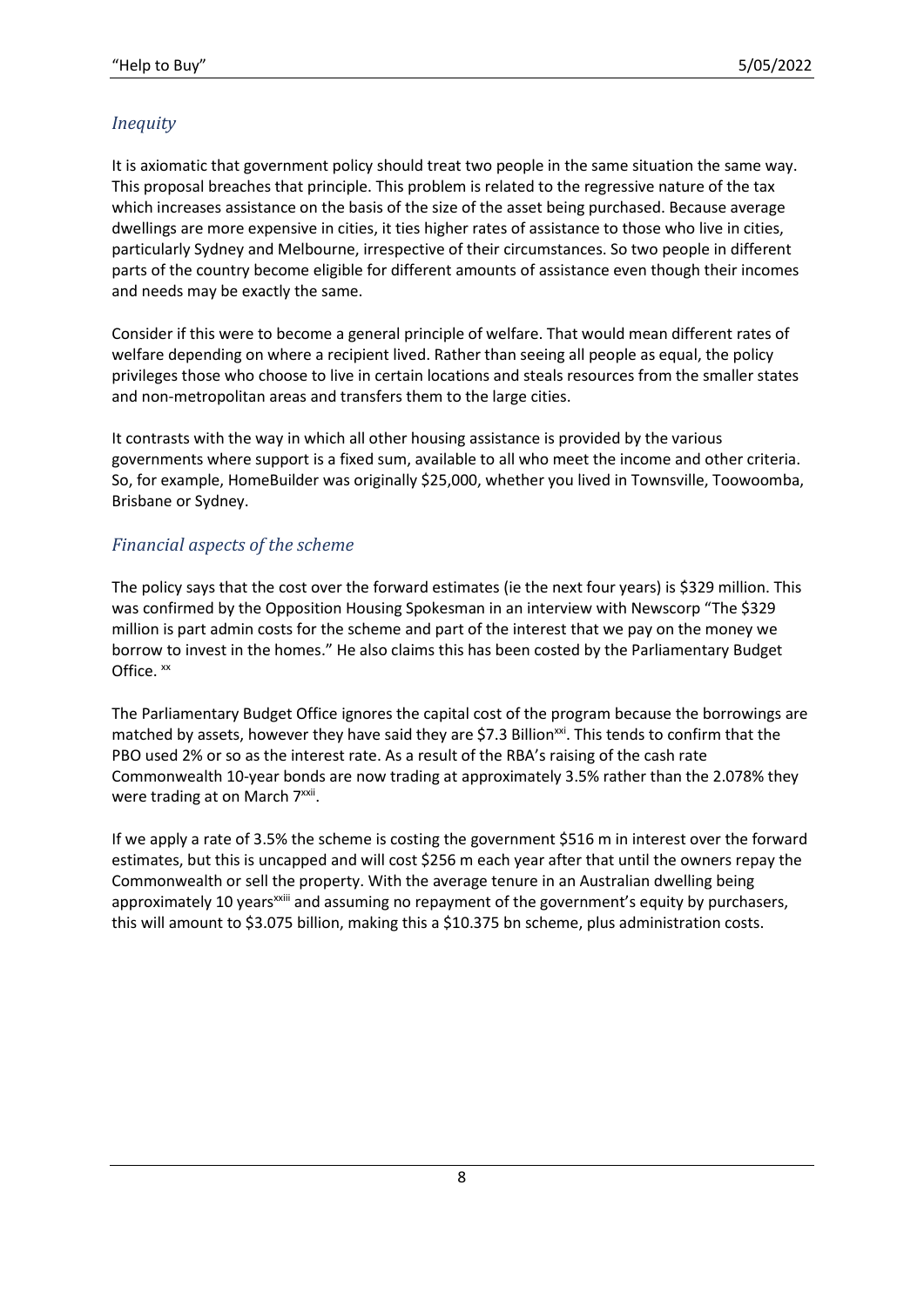| Year                    | Capital       | <b>Total Government</b> | Interest pa   | Interest |
|-------------------------|---------------|-------------------------|---------------|----------|
|                         | Investment pa | investment              |               | rate     |
|                         |               |                         |               |          |
| $\mathbf{1}$            | 1,825,000,000 | 1,825,000,000           | 36,500,000    | 3.50%    |
|                         |               |                         |               |          |
| $\overline{\mathbf{2}}$ | 1,825,000,000 | 3,650,000,000           | 95,812,500    | 3.50%    |
| 3                       | 1,825,000,000 | 5,475,000,000           | 159,687,500   | 3.50%    |
| 4                       | 1,825,000,000 | 7,300,000,000           | 223,562,500   | 3.50%    |
| <b>Forward</b>          |               |                         |               |          |
| estimates               |               |                         | 515,562,500   | 3.50%    |
|                         |               |                         |               |          |
| 5                       |               | 7,300,000,000           | 255,500,000   | 3.50%    |
|                         |               |                         |               |          |
| 6                       |               | 7,300,000,000           | 255,500,000   | 3.50%    |
| $\overline{\mathbf{z}}$ |               | 7,300,000,000           | 255,500,000   | 3.50%    |
| 8                       |               | 7,300,000,000           | 255,500,000   | 3.50%    |
|                         |               |                         |               |          |
| 9                       |               | 7,300,000,000           | 255,500,000   | 3.50%    |
| 10                      |               | 7,300,000,000           | 255,500,000   | 3.50%    |
|                         |               |                         |               |          |
| 11                      | 1,825,000,000 | 5,475,000,000           | 223,562,500   | 3.50%    |
|                         |               |                         |               |          |
| 12                      | 1,825,000,000 | 3,650,000,000           | 159,687,500   | 3.50%    |
|                         |               |                         |               |          |
| 13                      | 1,825,000,000 | 1,825,000,000           | 95,812,500    | 3.50%    |
| 14                      | 1,825,000,000 |                         | 31,937,500    | 3.50%    |
| <b>Total</b>            |               |                         | 3,075,125,000 |          |

*Notes:* 

*1. As the average tenure in the first home is around 10 years some will exit the scheme earlier, and some later. We have not tried to simulate this over the whole life of the scheme but used 10 years as an approximation. Costs will stretch out over more than 10 years.*

*2. Half the interest cost of total new outlays each year is assumed to be paid in the year of outlay. 3. We have assumed on average the Commonwealth is paid out on sale of the property rather than in 5% increments during occupation.*

*4. The model ignores appreciation in the value of properties.*

This compares unfavourably to the HomeBuilder scheme where we estimate from Budget Paper No 1<sup>xxiv</sup>that the total cost of the scheme is \$2.4 billion and that this would cover 120,000 Australians. On a per capita basis Help to Buy will cost some \$76,878, while HomeBuilder cost \$20,000, almost a quarter.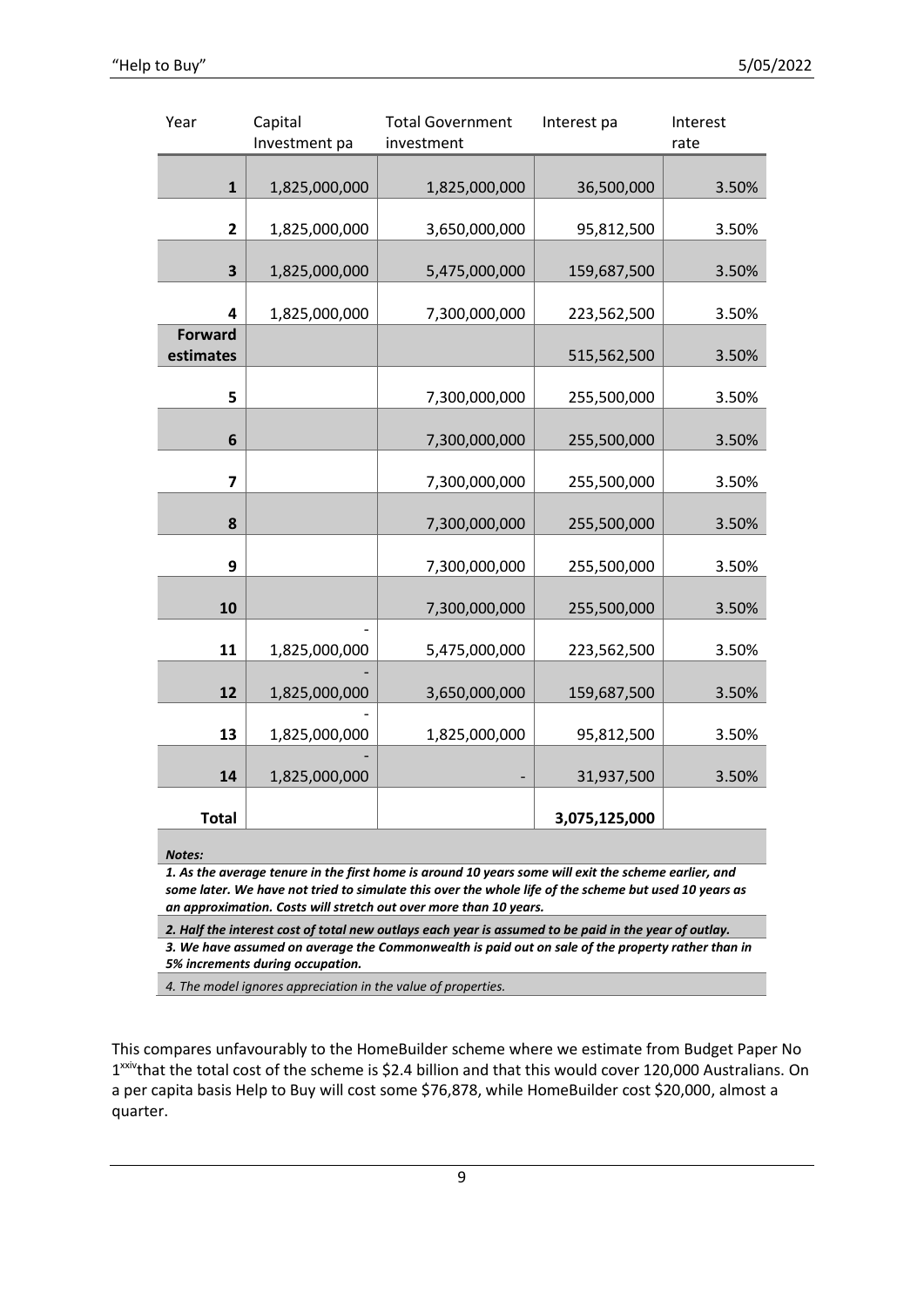But there is an additional element to the Labor scheme which will affect its cost. HomeBuilder is a straight cash benefit, but Help to Buy is a co-investment, and exposes the Commonwealth to the potential of capital loss which would increase the actual cost, or capital gain, which would decrease it. With interest rates on the way up<sup>xxv</sup>and 70% of the price of housing explained by interest rates, then there will be a real decrease in dwelling prices over the next few years. Major banks are forecasting around a 13% drop in prices in 2023<sup>xxvi</sup>. That would potentially add \$325m to the cost of the first tranche of \$2.5 billion over the next 12 months. Added to that is the real value of the money which at the RBA's inflation forecast of 4.75% next year and 3% the year after would add a combined \$268.75m.

Apart from overall market risk the Commonwealth would also be exposed to property and sitespecific risk. This might be expected to even-out over a large portfolio, but this is not necessarily the case as one would expect the properties purchased under this plan to be cheaper than average, and therefore not as well-positioned. Owners may be less inclined than average to maintain their properties, and more likely to experience financial problems. This could, at the least, substantially increase administrative costs. As outlined in the next section there would also be the possibility of an increased capital loss in the case of a distressed, mortgagee in possession sale.

The policy states that the purchasers will also avoid mortgage insurance. The only way this could be avoided on a 2% deposit is if the Commonwealth is guaranteeing the banks against loss across the whole of the asset. Given the purchaser is unlikely to have surplus capacity in the event of a default, the risk to the Commonwealth is leveraged from 30 to 40 per cent of the asset to 100 per cent.

A further issue is that the scheme assumes that purchasers will pay the Commonwealth government out at some stage, but why would they? The subsidy in the scheme is significant, and disappears when the property is sold and another property purchased, or when the purchaser pays out the government (which it can do in 5% blocs). If the subsidy is \$18,000 a year, then 5% represents \$900 a year subsidy that is lost. Why would one assume that the purchaser would be happy to forgo that. Indeed if one assumes that interest rates will rise, the subsidy becomes substantially more than that. It's likely that, as with social housing, once an owner/tenant is ensconced in a scheme they get used to the benefits and are resistant to any change. This liability could carry on much longer than the scheme envisages.

#### *Fiduciary Duty*

One should also ask whether it would be wise for the Commonwealth to offer an additional inducement to the more vulnerable purchasers to enter the housing market at what is likely to be a peak. While the Commonwealth is not strictly speaking a fiduciary for citizens, it surely owes them a duty not to recklessly put them in a position of personal financial risk.

The alternative to buying a house is to rent. According to Domain the average rental yield in Sydney is 2.5%<sup>xxvii</sup>, which would imply rent of \$1,979 per month on a \$950,000 house (the price cap). Using the Commonwealth Bank's online "Home loan repayments" calculator repaying a loan for 60% of that less 2% deposit over 30 years at the CBA's current rate of interest of 2.1% would cost \$2,090 per month<sup>xxviii</sup>, line ball with rent, omitting maintenance and rates. However, raise it to 4% and repayments jump to \$2,641 per month. 5% (still historically cheap) would see that increase to \$2,968 per month, approximately 50% higher.

If 50% higher payments were too high for the borrower and they had to sell, they would also face a capital loss, for which they would have no buffer as their initial deposit was only 2%. In this situation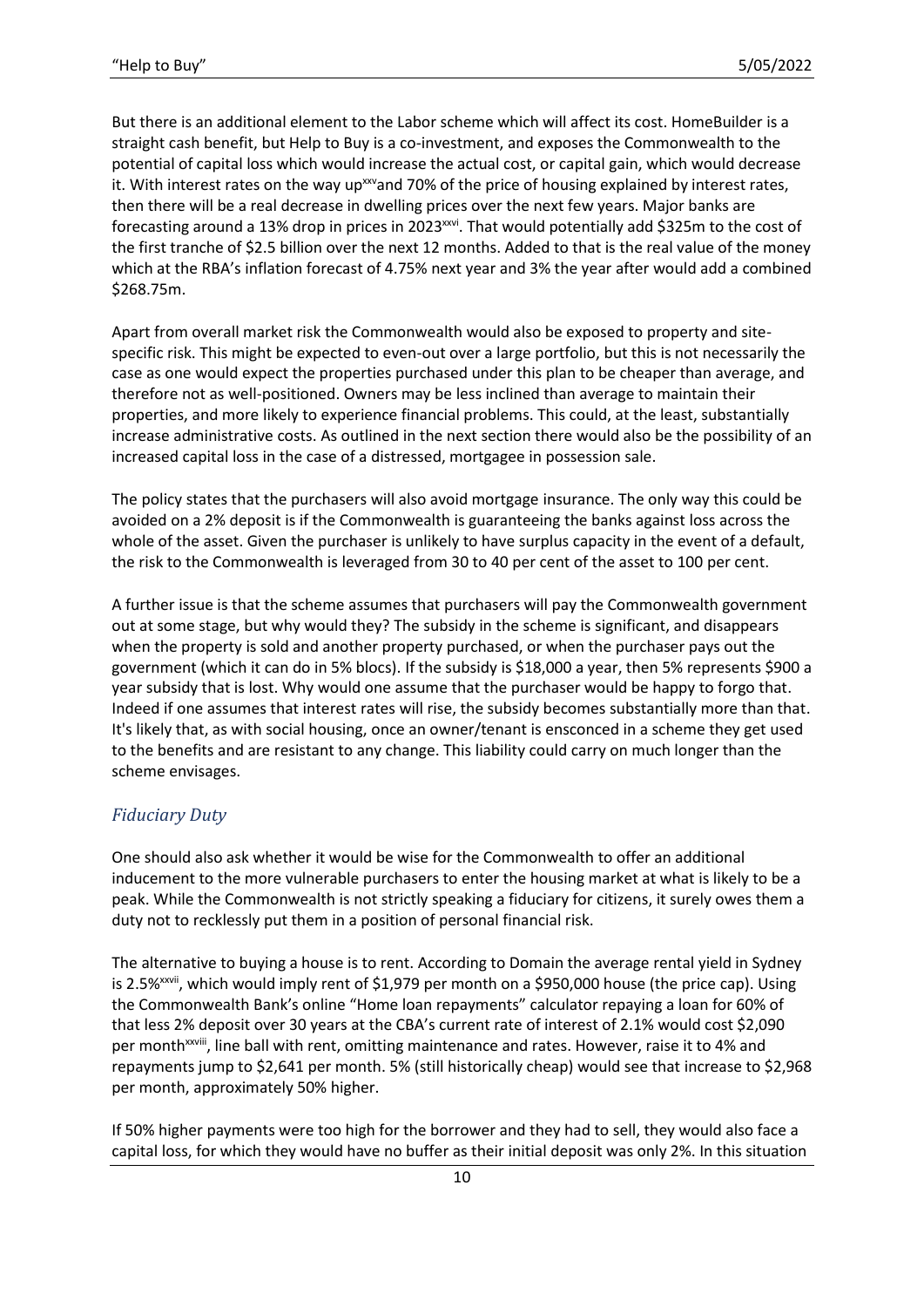walking away and declaring bankruptcy might be their only option. This would lead to a distressed sale and an even greater than average capital loss. What assessment has the ALP done of this risk? Is it a risk they believe they should be encouraging less well-off Australians to take?

The other situation that might result in a forced sale is if the income of the borrower were to rise over the cap. This could also force a sale at an inopportune time.

The Commonwealth would share in these capital losses for its 40% of the property.

## Cheaper Housing

The ALP document says at its first claim: "An Albanese Labor Government will help more people buy a home sooner by cutting the cost of buying a home by up to 40 per cent."

This is untrue. The price of a house will stay the same. A purchaser will have to come up with 100% of the price if they want to own the home. The only difference to cost will be in the subsidy the purchaser would receive from the government by not having to pay interest on the government's equity. On the \$950,000 Sydney property, the total cost of purchasing it over 30 years would be \$1,284,869 at 2.1%. 40% of that would be \$513,947.60, which represents 28.5 years of co-ownership with the Commonwealth, with the homeowner still being no closer to owning the whole property.

This claim is wrong and ought to be corrected as soon as possible.

<sup>i</sup> https://treasury.gov.au/coronavirus/homebuilder

ii https://aip.asn.au/2022/01/australian-housing-affordability-index-september-2021/

iii https://www.rba.gov.au/publications/rdp/2019/2019-01.html

iv https://www.domain.com.au/news/the-future-of-victorias-first-home-owner-grant-scheme-is-in-doubt-1047782/

<sup>v</sup> https://www.vic.gov.au/homesvic-shared-equity-initiative

vi https://www.housing.wa.gov.au/sharedstart/Pages/default.aspx

vii https://treasury.gov.au/coronavirus/homebuilder

viii https://www.aihw.gov.au/reports/australias-welfare/home-ownership-and-housing-tenure

ix https://aip.asn.au/wp-content/uploads/2021/02/Superannuation\_and\_Housing\_21\_02\_13\_V2.1.pdf

*<sup>x</sup> A History of Interest Rates, 4th Edition*, Homer and Sylla (Wiley, 2005)

xi https://www.abs.gov.au/statistics/economy/finance/lending-indicators/latest-release